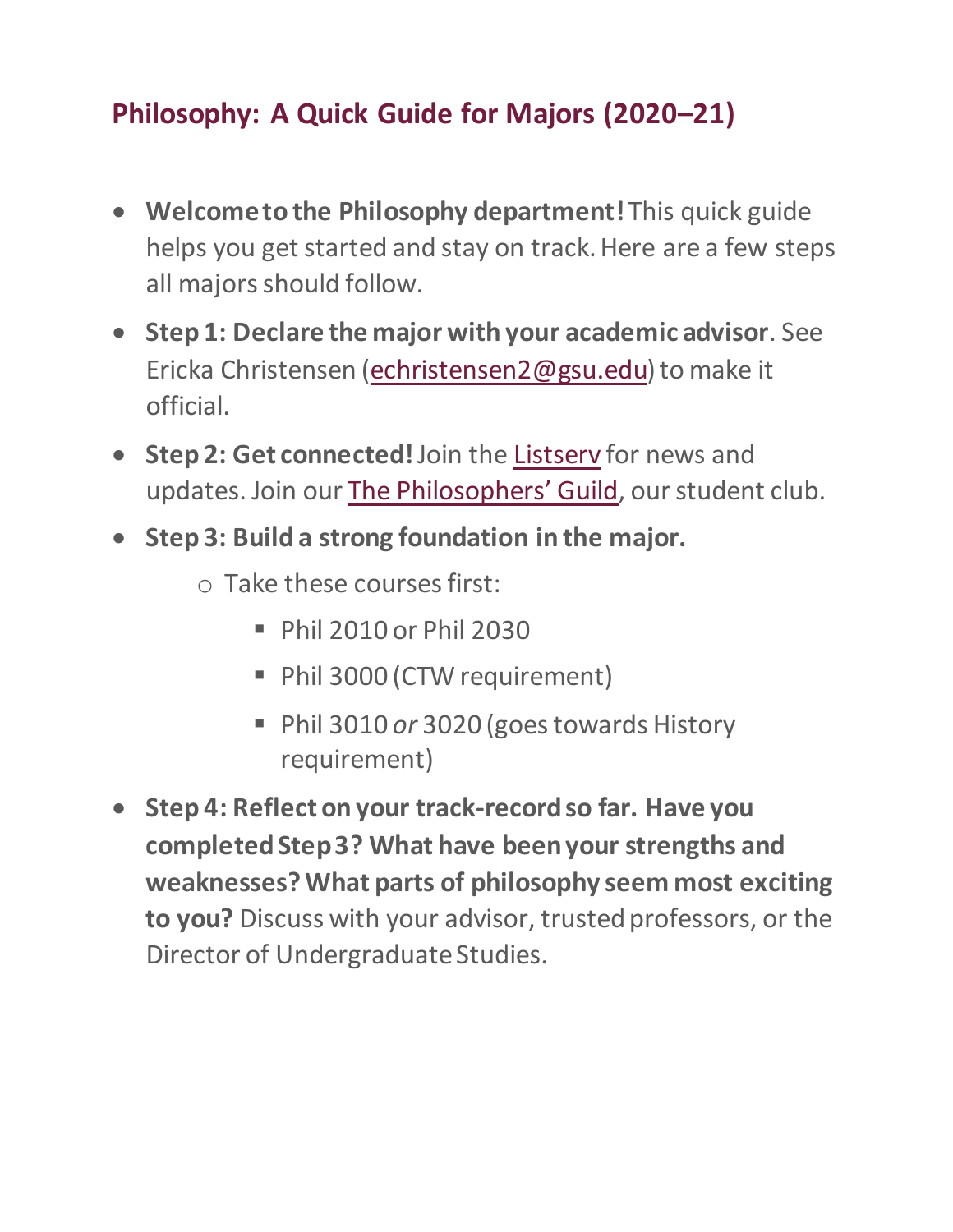## **Step 5: Design your philosophy education. Here are the requirements:**

#### o Phil 1010 (2 credits) **or** Phil 2500 (3 credits).

■ 2500 is not required for the degree, but it serves as good LSAT prep, and it is required for grad with "distinction."

#### o One course from [Value Theory area.](https://catalog.gsu.edu/undergraduate20202021/college-of-arts-and-sciences/#philosophy)

 What is value theory? In this area of philosophy, we investigate values such as goodness, moral virtue, justice, equality, beauty, and meaning, and questions about society, politics, and the law.

#### o One course from [Epistemology and Metaphysics area.](https://catalog.gsu.edu/undergraduate20202021/college-of-arts-and-sciences/#philosophy)

- What are metaphysics and epistemology (M&E)? In these areas of philosophy, we investigate the basic structure of reality and the human mind, and fundamental questions about the nature and limits of knowledge.
- o Two courses from [History of Philosophy area.](https://catalog.gsu.edu/undergraduate20202021/college-of-arts-and-sciences/#philosophy) The requirement is *either* Phil 3010 *or* Phil 3020 *plus* one additional history of philosophy course.
	- What is the history of philosophy? In this area of philosophy, we investigate the important philosophers, movements, and theories of the past. History of philosophy helps us understand the present and question its assumptions.
- o Four more courses at the 3000-level or 4000-level.

## **The Pre-Law Concentration**:

o Step 5 for Philosophy pre-Law majors is slightly different. It is the same as above except: instead of four 3-4000 courses, take two 3-4000 courses *plus* Phil 4820 *plus* one law-related elective outside philosophy (from [approved list\)](https://philosophy.gsu.edu/undergraduate/prelaw/).